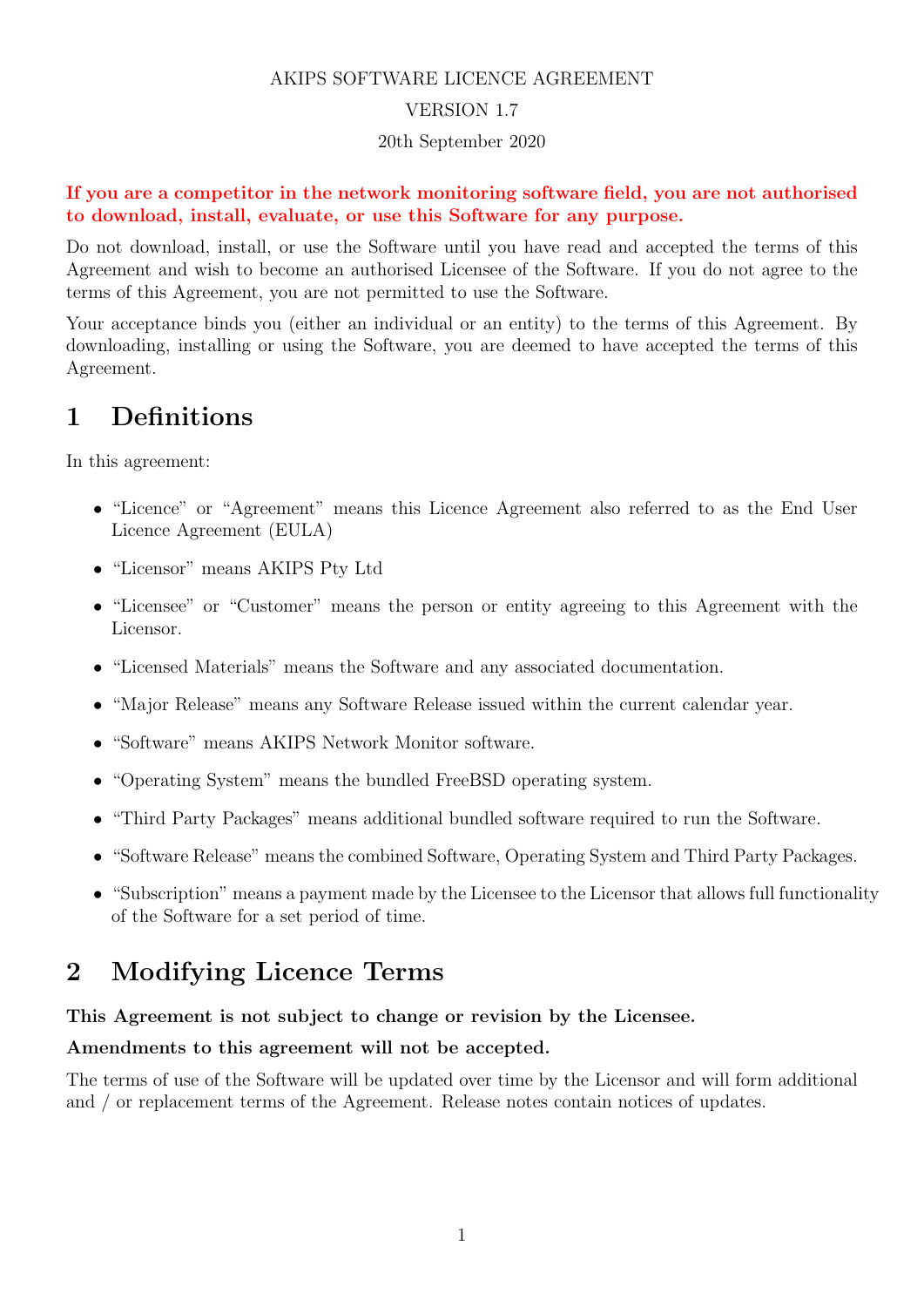# 3 Licensor's Contact Details

AKIPS Pty Ltd PO Box 3422 Shailer Park, Qld, 4128 Australia

Australian Company Number (ACN) 169 056 204 Contact Email: accounts@akips.com

#### 4 Terms

By using this Software you (the Licensee) are agreeing to all terms within this Agreement. If you do not accept and comply with these terms, you may not use the Software. You may only:

- Use the Software for lawful purposes without any tampering of the underlying software code.
- Use the Software on networks controlled solely by the Licensee.

### 5 Limited License

If you wish to use the Software for multiple customers, then a separate Licence is required for each customer to be monitored.

If you are delivering outsourced monitoring services to your customers using the Software, then you are required to individually license each of those customers.

The Licence is a personal, non-exclusive licence that is non-transferable, non-assignable, non sub-licencable, commercial, royalty free, without rights to create derivative works.

You may not copy, modify, distribute, sell or lease any part of the Software, nor reverse engineer or attempt to extract the source code of the software, without the Licensor's written permission.

# 6 Intellectual Property

Use of the Software does not give you ownership of any intellectual property rights over the Software. You are not granted any rights, title, or interest in or to any trademarks, service marks, or trade secrets of the Licensor or its suppliers.

# 7 Branding

These terms do not give you any rights to use any branding or logos associated with the Software or the Licensor. You are not entitled to white label the Software to any party and are not entitled to remove, obscure, or alter any brand, image or notices displayed in the Software.

#### 8 Payment

As consideration to grant a Subscription, a fee is payable in advance for a set period as determined by the Licensor. Such fees are payable by whichever means stipulated by the Licensor, including currencies and payment method as the Licensor deems fit.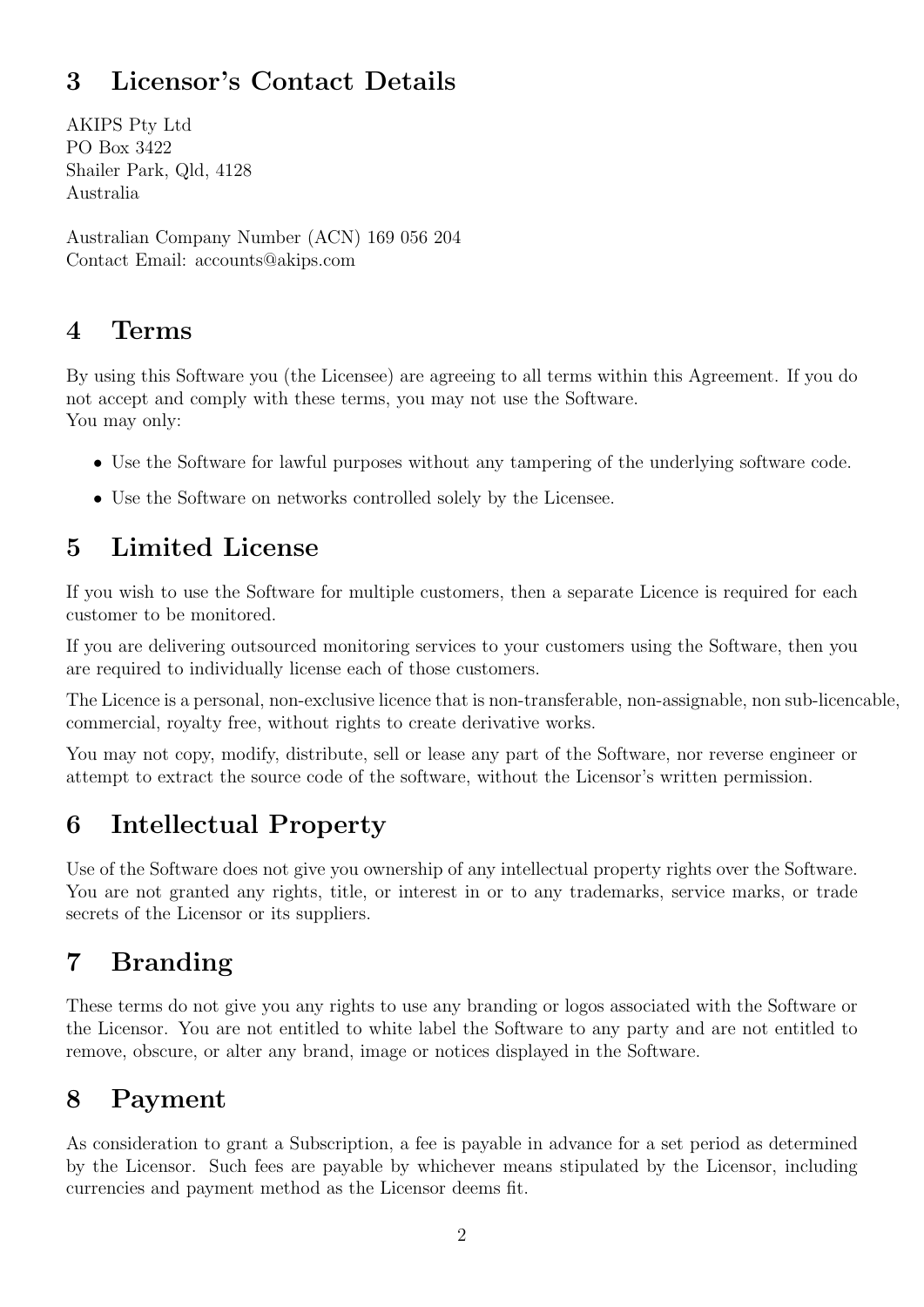### 9 Renewal of Subscriptions

Subscription renewals should be made by the due date on the anniversary of the term that was originally agreed, or annually, whichever is lesser, to ensure that historical monitoring data is available. After the expiration of your Subscription, a maximum of two days of network monitoring data will be viewable until a new Subscription has been paid and a new activation key issued. Once renewed, the data history will be returned, providing up to three years of historical data.

The Licensee may be required to update the Software to the latest Major Release, upon renewal of the Subscription. Please note that the activation key issued at renewal time is only guaranteed to work on the latest Major Release.

#### 10 Non-Renewal of Subscription

If the Licensee decides not to renew the Subscription, upon a written request the Licensee will be provided with a licence key that provides access to data collected during the subscription period.

#### 11 No Refunds

A no refunds policy applies. No refund, rebate, compensation or restitution for any reason whatsoever to any Subscription paid applies.

#### 12 Taxes and Charges

For Australian Licensees, the Subscription fee is inclusive of Australian GST.

Non-Australian Licensees are liable for the application and payment of all applicable government charges, duties, fees and taxes.

#### 13 Third Party Programs

The Software includes Third Party Packages of open source programs, that such parties license to you. Notices, acknowledgments, licensing terms and disclaimers, if any, for such third party programs are included for your information only. Please refer to the third party electronic documentation that may also confer to you additional rights from the open source components.

The Licensee expressly acknowledges that damage to your Licensee's organisation, resulting from modification of the open source components included with the Software, is excluded from the terms of the Agreement.

### 14 Warranties and Disclaimers

The Licensor makes no warranties and offers the Software "as is" with all implied warranties excluded, to the extent permitted by Australian law (State of Queensland Jurisdiction in the Commonwealth of Australia). The Licensee acknowledges that the Licensed Materials are not error free, and that they may contain errors that cause them to malfunction or not operate in the manner the Licensee may expect or as otherwise documented.

The Licensor disclaims all warranties, conditions or other terms, express or implied, statutory or otherwise, on software and documentation furnished with the Software, including without limitation the warranties of design, merchantability or fitness for a particular purpose and non-infringement. In no event shall the Licensor be liable for any damages, whether arising in tort, contract or any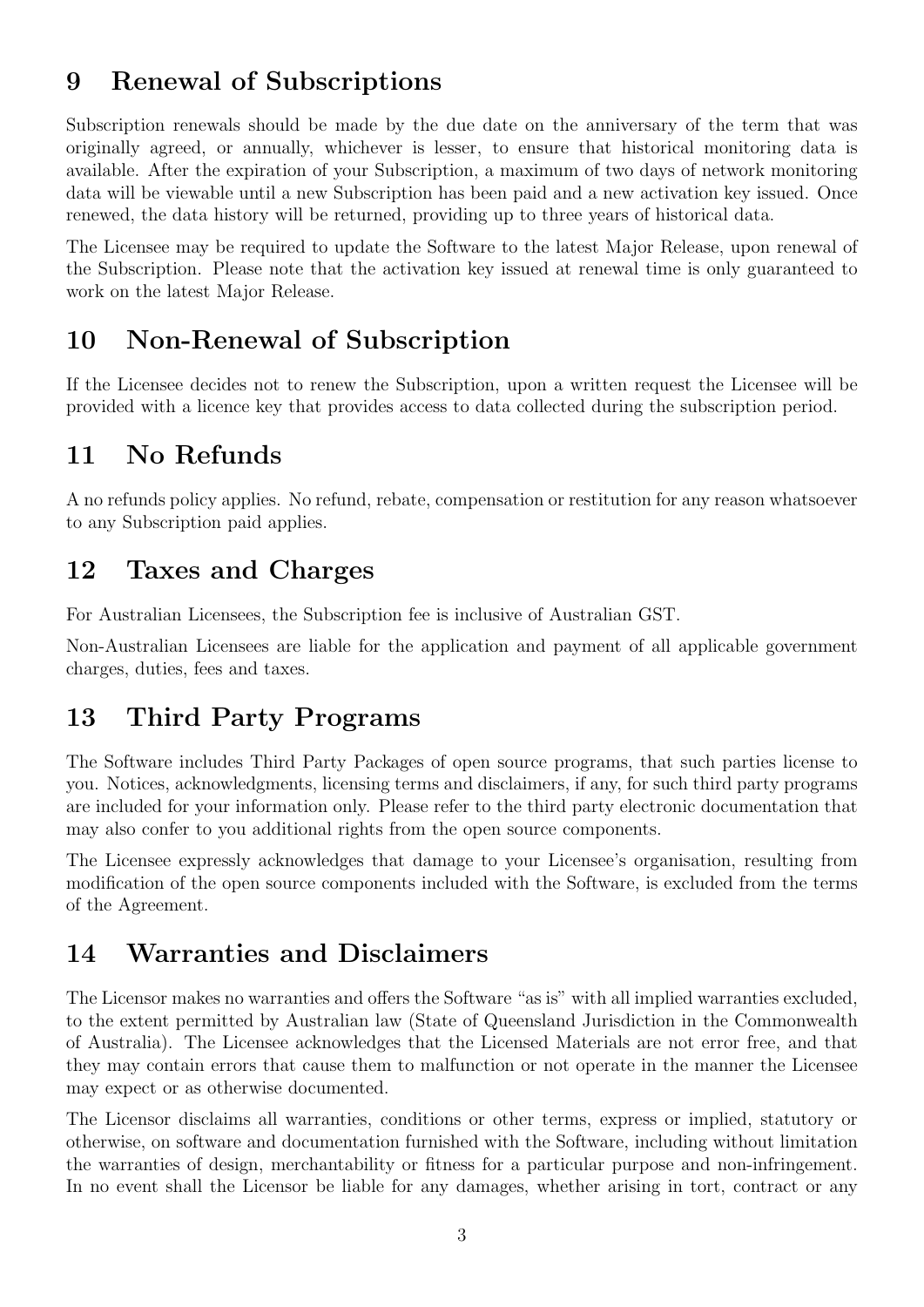other legal theory even if the Licensor has been advised of the possibility of such damages.

# 15 Upgrades and Fixes

The Licensor will, at their sole discretion, provide upgrades and fixes for the Software and provide updates for the Operating System, limited to the terms under which a Subscription payment has been provided.

To ensure compatibility between the Software and supplied Operating System, the Licensor will only provide Operating System updates with the Software in tandem as a packaged release. Specifically, no Software or Operating System patches will be provided separately.

If there is an issue updating to the latest Software Release, the Licensor will, within seven business days, inform the Licensee of an estimated time frame in which a solution or workaround will be available.

# 16 Software Vulnerabilities and Remediation

Each party shall disclose to the other, in writing, all security-relevant information regarding the vulnerabilities, risks and threats to the Software, Operating System, and any Third Party Packages within seven business days of discovery. Such security documentation shall describe the vulnerability, its security impact, root cause and recommended corrective actions.

The Licensor will provide the appropriate Software Release to mitigate all newly discovered vulnerabilities and/or workarounds to address vulnerabilities.

### 17 Feedback and Suggestions

The Licensor may use the Licensee's feedback or suggestions without any obligation. Licensees may request or suggest additional features and/or bug notifications to the Software, including code, scripts or prototypes. The Licensee waives any claim or right should the feature be implemented in future versions, updates or bug fixes.

### 18 Indemnity

Licensees hereby warrant to hold Licensor harmless and indemnify Licensor for any lawsuit brought against it in regards to Licensee's use of the Software in means that violate, breach or otherwise circumvent this Agreement, Licensor's intellectual property rights or Licensor's title to the Software.

Subject to Limitation of Liability, Licensor warrants to hold Licensee harmless and indemnify Licensee against all claims brought against Licensee in regards to the Software which relates to violation or infringement of any intellectual property right of a third party.

# 19 Liability, Governing Law and Jurisdiction

All liabilities, to the extent permitted by Australian law (State of Queensland Jurisdiction in the Commonwealth of Australia), are excluded. This includes all damages, whether caused by distributors, authorised trainers and parties related to the Licensor.

Should any dispute arise concerning this Agreement, the parties agree to the exclusive jurisdiction of the State of Queensland in the Commonwealth of Australia, and the dispute will be determined in accordance of such jurisdiction's law.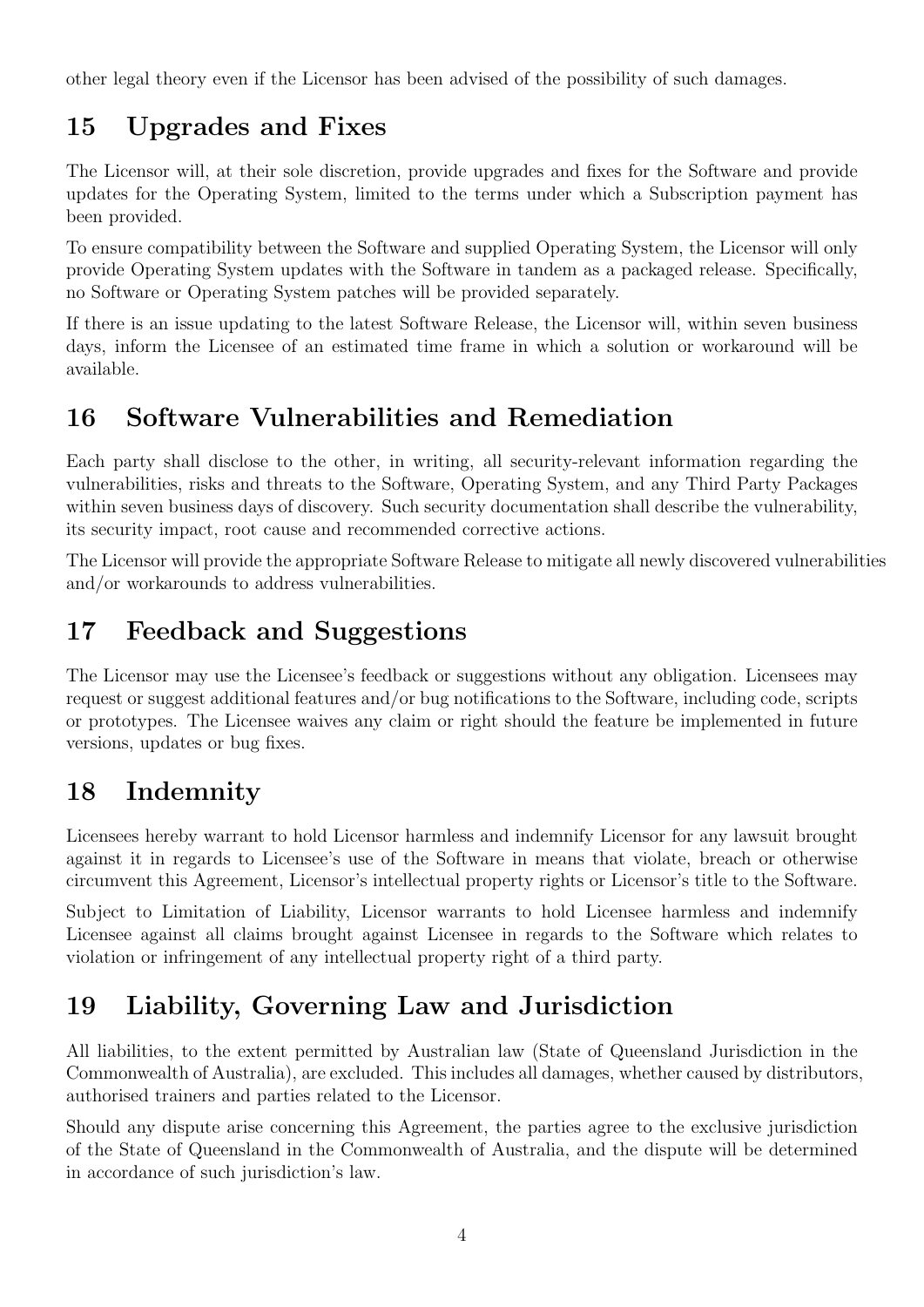If any provision of this End User Licence Agreement (EULA) is held to be unenforceable, that shall not affect the enforceability of the remaining provisions.

This constitutes the entire Agreement between the parties and supersedes all prior or contemporaneous communications, agreements and understandings, written or oral, with respect to the subject matter hereof including without limitation the terms of any party contained in the Software or any purchase order issued in connection with such.

#### 20 Limitation of Liability

To the maximum extent permitted by applicable law, in no event will the Licensor be liable for more than the amount of Subscription fees that the Licensee has paid to the Licensor in the preceding twelve months or be liable for any incidental or consequential damages, including lost profits, lost savings, or other incidental or consequential damages, arising out of the use or inability to use the Software, even if the Licensor had been advised of the possibility of such damages.

### 21 Class Action Waiver

Licensee hereby agrees not to initiate class-action lawsuits against Licensor in relation to this Agreement and to compensate Licensor for any legal fees, costs or attorney fees should any claim brought by Licensee against Licensor be denied, in part or in full.

# 22 Binding Arbitration Clause

Disputes of any nature are first to be communicated to the Licensor by forwarding a written event notice that details the name, address and contact information of the party giving it, the facts giving rise to the dispute, and the relief requested. The Licensor will attempt to resolve disputes within a period of not more than ninety days from the date the notice of dispute is sent. After ninety days the Licensee may commence arbitration. If the Licensee and the Licensor do not resolve any dispute by informal negotiation, any other effort to resolve the dispute will be conducted exclusively by binding arbitration. The Licensee gives up the right to litigate (or participate in as a party or class member) all disputes in court before a judge or jury. Instead, all disputes will be resolved before a neutral arbitrator, whose decision will be final. Any court with jurisdiction over the parties may enforce the arbitrator's award.

# 23 Terminating Subscription

The Licensor may terminate the Licensee's Subscription upon written notice to the Licensee if the Licensee fails to cure within thirty days of notice in the case where the Licensee:

- became insolvent or otherwise entered into any liquidation process; or
- exported the Software to any jurisdiction where Licensor may not enforce their rights under the Agreement in; or
- Licensee was in breach of any of the Agreement's terms and conditions and such breach was not cured within thirty days of written notice; or
- Licensee was in breach of any of the terms of the Agreement; or
- Licensee otherwise enters into any arrangement which causes Licensor to be unable to enforce their rights under the Agreement.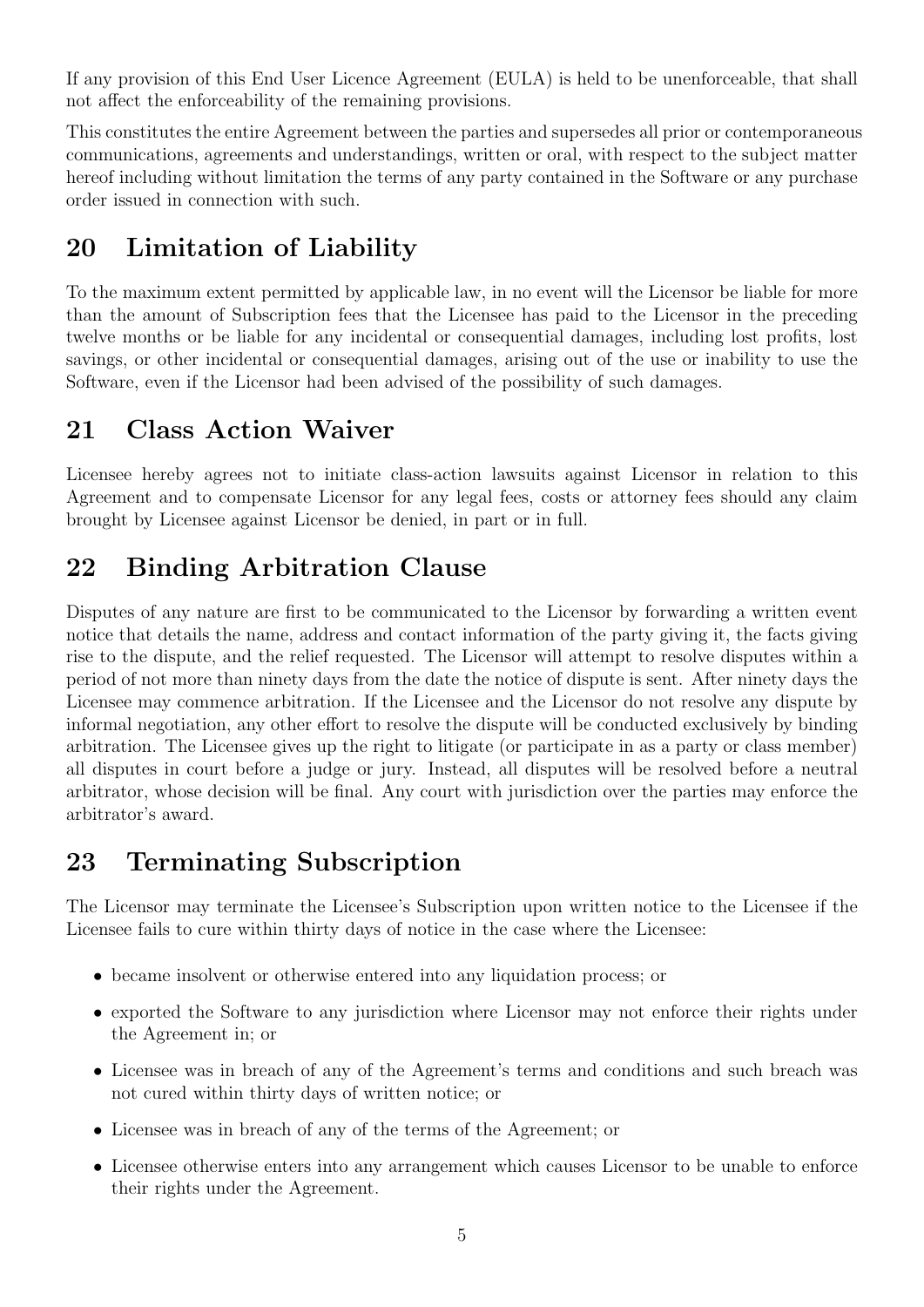Any residual period resulting from termination of the Subscription is rescinded and will not result in any refund provided Licensee fails to comply with any provision of the Agreement and fails to cure or take reasonable steps to cure such failure within thirty days after receipt of written notice.

# 24 Legal Notices

The Licensor may send notices, administrative messages, and other information in regard to the Licensee's relationship with the Licensor. The Agreement is governed by, and adjudicated against, the laws of the State of Queensland in the Commonwealth of Australia.

# 25 Copyright Protection

Copyright © 2011-2019 AKIPS Holdings Pty Ltd. All rights reserved worldwide.

The Software is a collective work under copyright laws and along with documentation thereof, is protected by copyright.

No part of this document may be reproduced by any means nor modified, decompiled, disassembled, published or distributed, in whole or in part, or translated to any electronic medium or other means without the written consent of AKIPS Holdings Pty Ltd. All rights, title and interest in and to the Software and documentation are and shall remain the exclusive property of AKIPS Holdings Pty Ltd and its licensees.

All other trademarks contained in this document are the property of their respective owners.

# 26 Confidentiality

Each party must keep confidential and not use or disclose the other party's proprietary information. The obligations of confidence do not apply to information which: is in the public domain; independently developed by the recipient; or already known to the recipient independently with appropriate evidence of its development supplied.

# 27 Privacy Policies

The Licensor collects personal information relating to the Licensee for purchase, upgrade or renewal transactions details and support services. The Licensor will not disclose any information to non-affiliated third parties. If the Licensor needs to contact and pass information onto a hardware vendor with a client's network specific issue, then the Licensee's permission will be sought.

If required, Licensees may provide to the Licensor information about their network. This information is not automatically provided by the Software, but can be transmitted via a support email or call to the Licensor from the client. By using this feature, the Licensee consents to transmission of this information. The Licensor may use this information to upgrade or fix the Software and otherwise improve our products and services.

# 28 Limited Rights Versions

Versions of the Software dedicated for Academic or University purposes, or provided as a lab testing purpose, are also subject to the terms above, unless explicitly replaced by Agreement between the Licensor and Licensee.